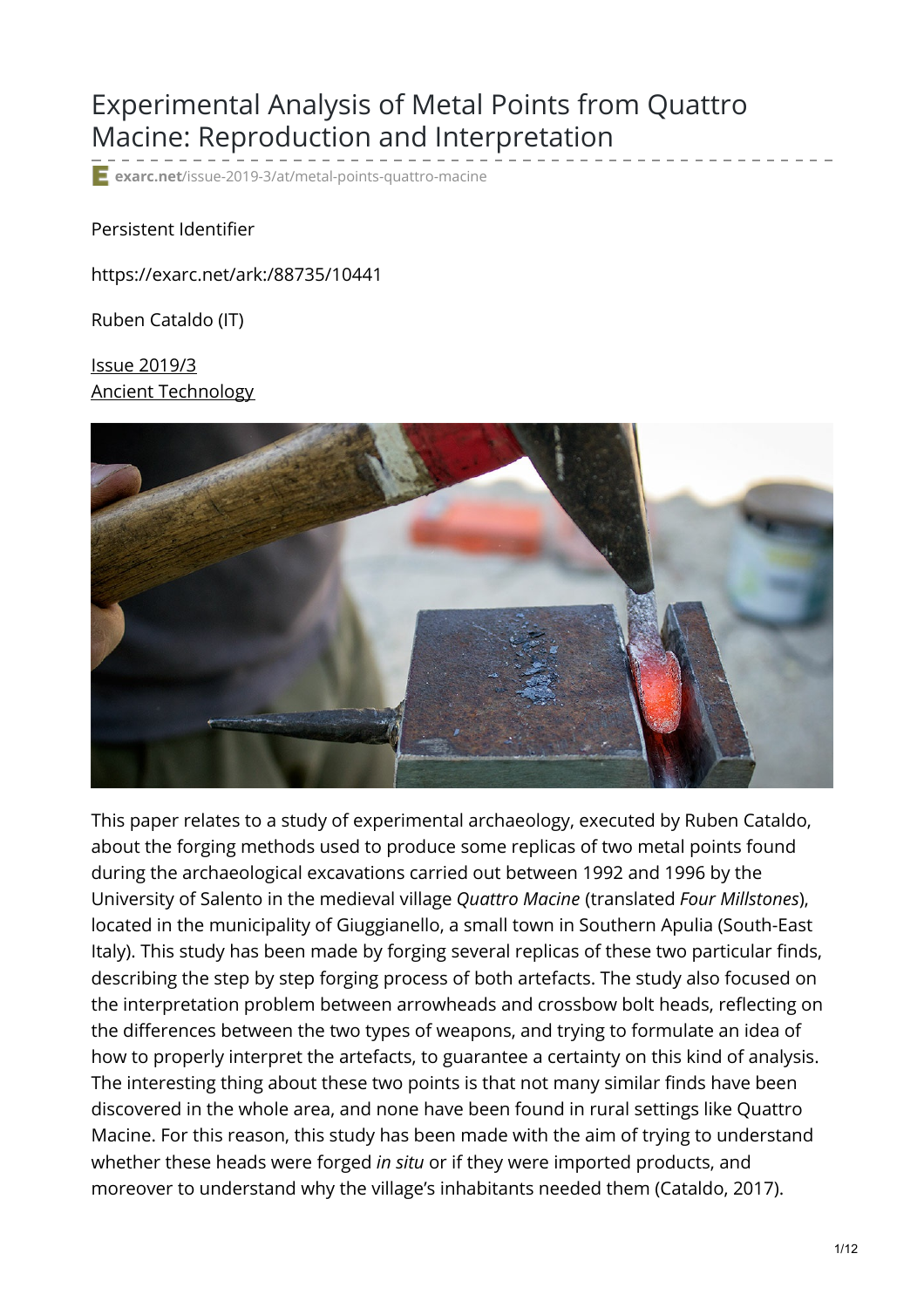The goal of this experimentation is mainly to understand whether these tips were arrowheads or crossbow bolts, and if it is possible that these objects were made by a blacksmith who lived in the village, or if these items were imported from outside the site.

### Introduction

The bow and the arrow are amongst the most ancient weapons created by humankind more than twenty thousand years ago (Rausing, 1967). The most common bow in Europe was the so called Longbow, or self-bow, which is made from a single wooden stave. The wood most used is yew due to its extraordinary mechanical properties, but many other *taxa* were used in the past, probably according to the availability of materials in each area. Yew was the most used wood, and has been proven by several finds throughout Europe. The most symbolic finds are the 39 bows from Nydam (III – V century AD, Danmark), and the 167 bows from the wreck of the Mary Rose (1545 Great Britain). This study is specifically focused on the only metallic part of this weapon, the arrowhead. Just like the bow, even this element has been subjected to improvements over time, and it assumed the most diverse shapes and sizes depending on the functions for which it was conceived, but the majority of types had a common goal: the best penetration possible. To achieve this, it was necessary to work mainly on the force-to-weight ratio between bow and arrow: the stronger the bow becomes, the more robust and heavier the arrow will be, and the arrowhead plays a decisive role on this factor, being the balancing element of the whole projectile. Therefore, the blacksmith's work was really important because the arrowheads had to be as high performing as possible in relation to the size of the arrow.

Analytical studies relating to the functioning and functionality of historical bows and arrows are still a topic in the writing phase, since for a long time scholars stopped and limited themselves to typological and iconographic studies, and a practical thought has given to the study of these tools only in the last decades.

The experimental study covered in this article reflects on elements that come before the use of the weapon itself, namely data that deal with the production of their components after the advent of metal. Indeed the element on which attention has been focused is the only metallic part of these weapons, which is the arrowhead. The forging work of an arrowhead was really important, since it had to be as effective as possible in relation to the arrow's weight and the bow's strength.

This analysis takes as its object of study some metal points found in the medieval village *Quattro Macine* in Southern Apulia, Italy (See Figure 1), during the archaeological excavations carried out between 1992 and 1996 under the direction of Professor Paul Arthur (1996).

The survey performed is both typological and functional, and it starts from the production of the points themselves, which have been reproduced as faithfully as possible, observing the production process step by step.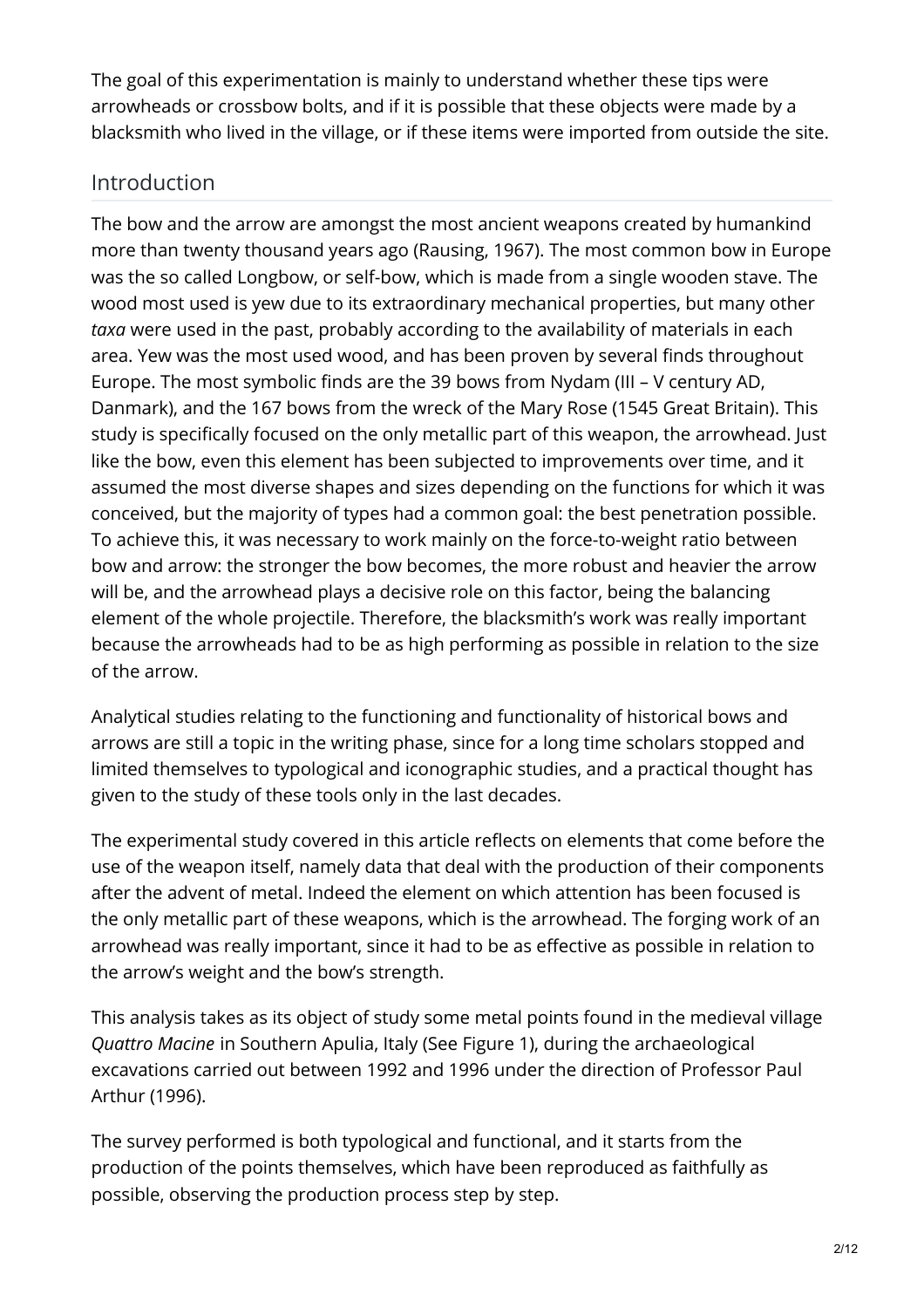The goal of this experimentation is mainly to understand whether these tips were arrowheads or crossbow bolts, and if it is possible that these objects were made by a blacksmith who lived in the village, or if these items were imported from outside the site.

## The archaeological context

Located on top of one of the Salento hills (long karst hills formed by red soil rich in iron and limestone outcrops), at ca. 105 m.a.s.l., the *Quattro Macine* farmhouse occupied an area of approx. 2 ha and it was located in the middle of an area characterized by the occupation of other medieval villages, now municipal centres, one of which is Otranto.

The village is attested for the first time by 13th century sources, which assert the concession of the *Quator Macinarum* farmhouse to the Archbishop of Otranto by King Frederick II, Holy Roman Emperor. The farmhouse is also mentioned by King Ladislaus of Naples in 1400 among several villages damaged during his conquest of the Principality of Taranto and the County of Lecce. However, the village remained populated until the end of the 15th century, when it was definitively abandoned probably as a result of raids by the Ottomans (Bruno, 1996).

Archaeological data acquired during the excavations demonstrate a prior period of development, and successive radiocarbon dates allow the origins of the housing nucleus to be placed around the eighth century AD.

The discovery in the northern part of the village of two round holes in the ground is worthy of attention, as they contained fragments of brick roofing. In the same pits there were ash and traces of combustion and this suggests that it was an oven for firing pottery. It is probable that this space was an area of handicraft production, since fragments of metallic slags have been found near these holes (Arthur and Gliozzo, 2005, p.377).

# METHODS AND MATERIALS

### Analysis and methods

The methodology used to carry out analyses on the production of arrowheads is of a practical-experimental nature, as these metal points have been faithfully reproduced with the forging method, starting from the raw material (mild steel) until obtaining the finished artefact.

An important factor is the working time that is the duration of the entire manufacturing process, which is strictly linked to the type of head, since the forging phases and the methods vary according to the shape and size of the arrowhead. The practical approach in this analysis is considered fundamental because when an object of the past is reproduced, with techniques and technologies of the past, it must be done with the same way of thinking as that of the man of the past. This is because, during the manufacturing process, it is easy to meet the same problems of a practical nature that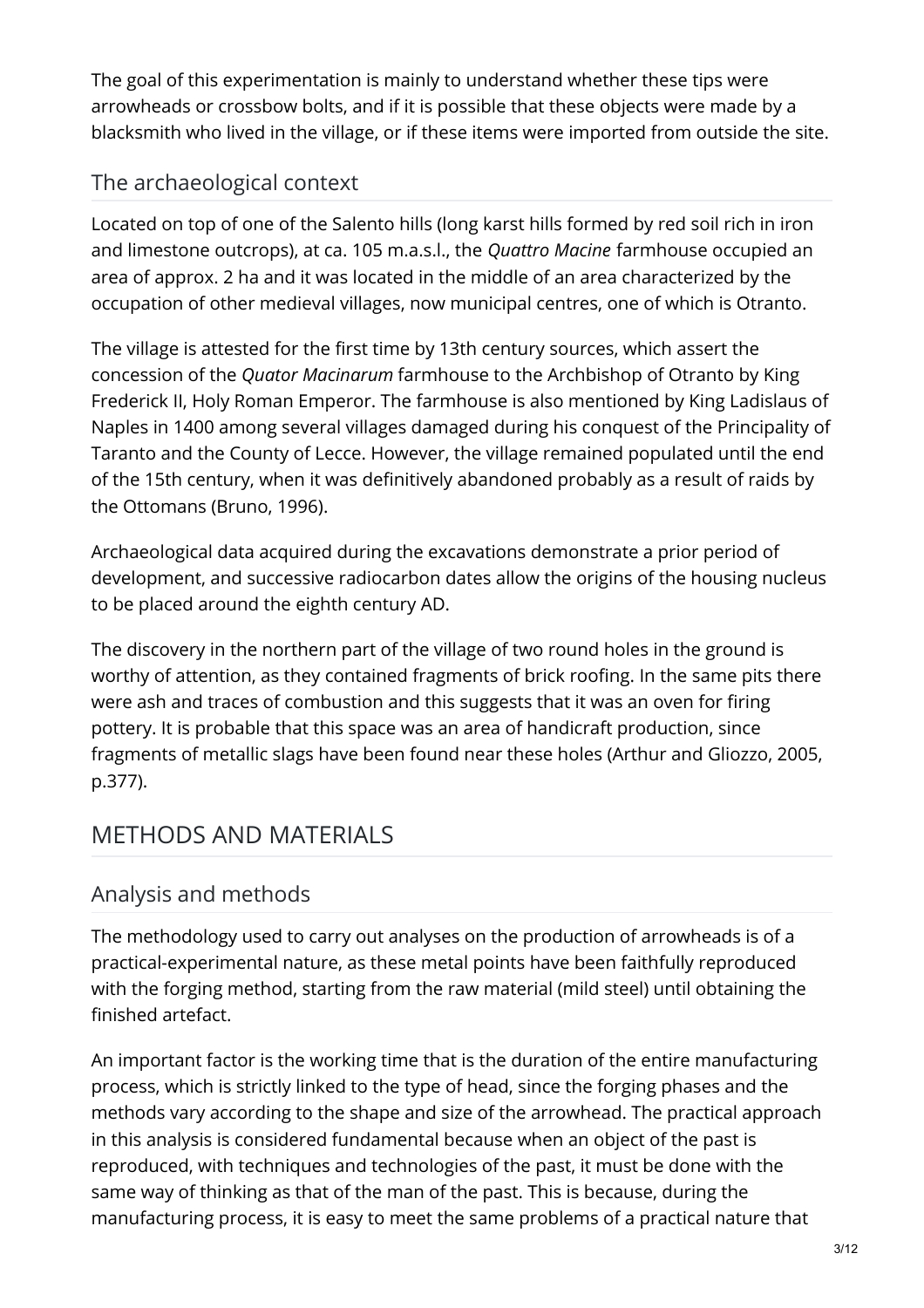the past craftsman met, in this case the blacksmith of the period to which these technologies belong. Therefore, the modern thinking of mass-produced, and large-scale mechanical production has been abandoned to adopt that of manual production, in which the main objective is the maximum functionality of the artefact.

#### **Forging process**

The forging process is the method by which the replicas of the points from *Quattro Macine* have been manufactured. It consists of a working process based on the shaping of metals, or metal alloys, as in this case steel, by high temperatures and hammering. The high temperature is the means by which the metal becomes more malleable, and consequently it can be more easily deformed.

The optimal temperatures for steel forging are those in which its crystalline structure changes into austenite crystals and this occurs in a temperature range between 1000°C and 1200°C. These temperatures can be reached with the correct supply of oxygen to the combustion in the forge. As the quantity of oxygen increases, the combustion increases as well and, in turn, the temperature. In ancient times the only way for a blacksmith to understand that the material was in this phase was obviously the appearance because at these temperatures the steel assumes a very bright yelloworange colour (See Figure 2).

The hammering is the peculiar action through which the metal is deformed and shaped as desired by the blacksmith thanks to the impact of the hammer against the workpiece, held on the anvil, a block of very hard steel. This action does not consist, as many erroneously think, in a rough work represented by hammering randomly on the piece, but, on the contrary, it is an extremely complex process, consisting of hammering with intensity of strength and direction intentionally calibrated. This is the same for the choice of the hammer's shape and weight, it has to be carefully chosen, according to the type of shape, or deformation, which the blacksmith wants to obtain from the piece worked.

## Materials

With regard to the materials used during the analysis, it is appropriate to start from the substance of composition of the points under examination, the steel. In reference to this material, it is necessary to make a terminological-conceptual clarification. The type of steel used is the one that is commonly and erroneously named "iron". Iron, actually, is a metal that is found in nature in the form of minerals, consisting of compounds (mainly oxides), so it is never found in the elemental state. The dark and opaque solid, commonly called iron is the so called "mild steel" that is totally different from mineral iron for the simple fact that it is not a metal, but a metal alloy, more precisely an ironcarbon alloy, made of cementite crystals, a particular iron carbide (formula Fe3C), consisting of an orthorhombic crystal structure. This is the most common steel used since ancient times for its extreme workability due to the carbon content in the alloy, between 0.05% and 0.25%.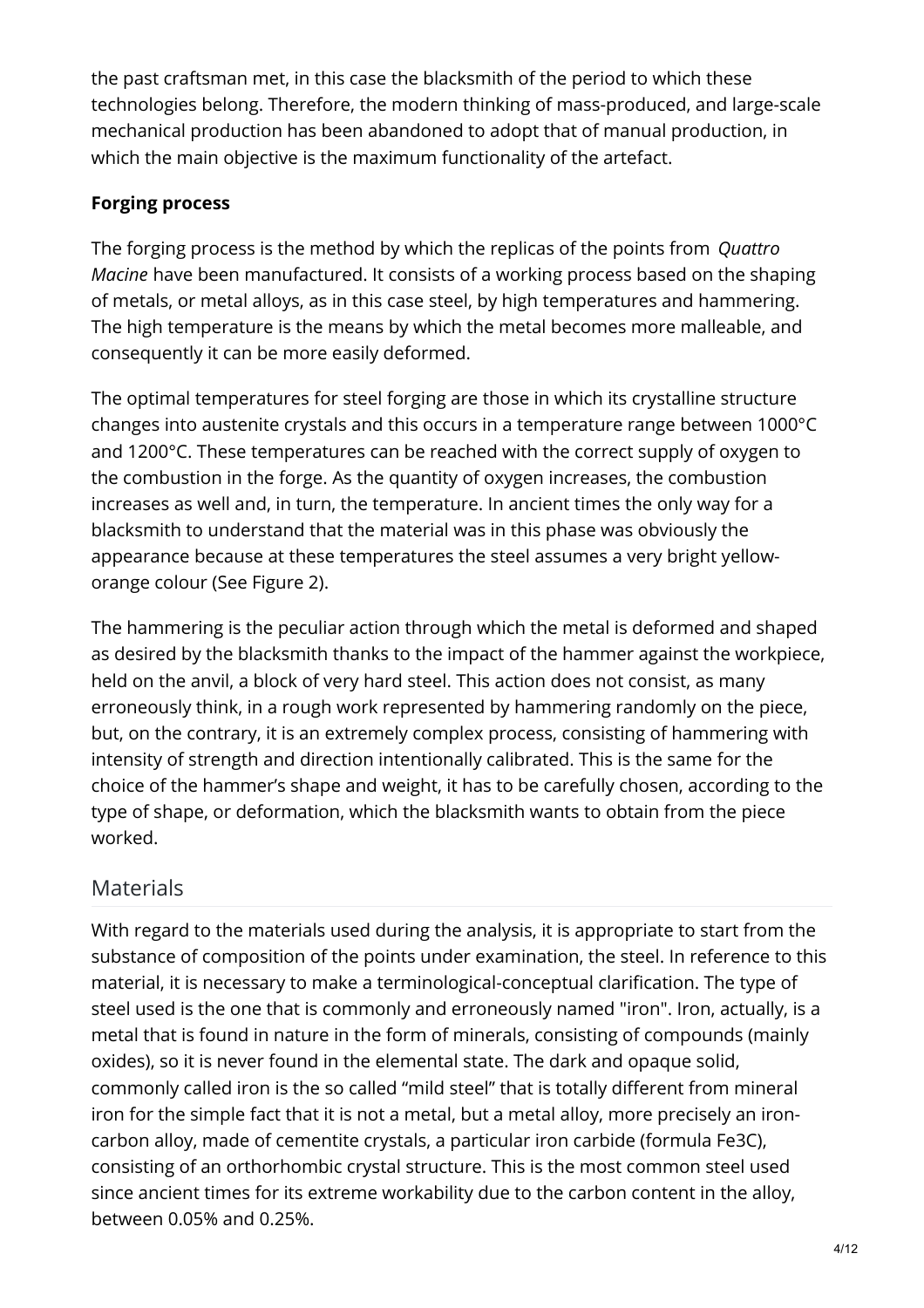Furthermore, an important element is the fuel for the combustion inside the forge. Generally, the most suitable fuels to use in the forging process are two: wood, or charcoal. The difference between the two fuels is considerable and this also influences in a substantial way the production process because of the different calorific power they possess. This substantial difference impacts two aspects in the course of production: time and quantity. That is to say the time it takes to reach optimal temperatures to make the steel malleable and the necessary fuel quantity to allow it to happen.

Obviously, in ancient times, their use always depended on the availability in the local territory. It is known that the extraction of fossil coal is not attested before the Late Middle Ages in Northern European countries, so this makes its use in *Quattro Macine* somewhat unlikely. For this reason, it was decided that the most appropriate fuel to use was dry wood.

# EXPERIMENTATION AND REPRODUCTION

## Composition of the arrow

The arrow consists of four main parts: the shaft, the fletching, the nock and the arrowhead.

The shaft is the true body of the weapon, being the main component. It can be built with various profiles, even if the most common form is the cylindrical one (linear profile) and can take different dimensions (diameter and length), based on the archer's needs, the bow strength, and the type of arrowhead that is mounted on it. Its length varied for each archer, since each archer has a different draw length and this measure usually hovers around 28-32"(71.12-81.28 cm). These dimensions were found in most of the undamaged shafts found in 1971 inside the wreck of the Mary Rose, flagship of the fleet of Henry VIII, sunk near the Isle of Wight in 1545 (Soar, 2006, p.35).

The fletching, located on the back of the shaft, has the function of stabilizing the flight of the arrow and defining its trajectory. This element usually consists of three or four feathers of various shapes, even if the most used is the triangular shape, placed on the shaft using adhesives at an angle of 120° (in case of three feathers). The fins are obtained from the remiges feathers of the wings of big birds, mainly goose and swan, for their characteristic wide dimensions and rigidity.

The nock is a cut in the rear end of the shaft (the cut must always be perpendicular to the wood's growth rings), or it can be an additional element of wood or other harder material (oriental arrows had nocks made of harder wood, or bone). This element has the function of securing the arrow to the bow string for a greater control during the shooting action.

The arrowhead, which is the element studied in this dissertation, is the key component of the whole weapon, as it is the main part designed to create the damage through the penetration into the target, as well as to perform the balancing action of the whole body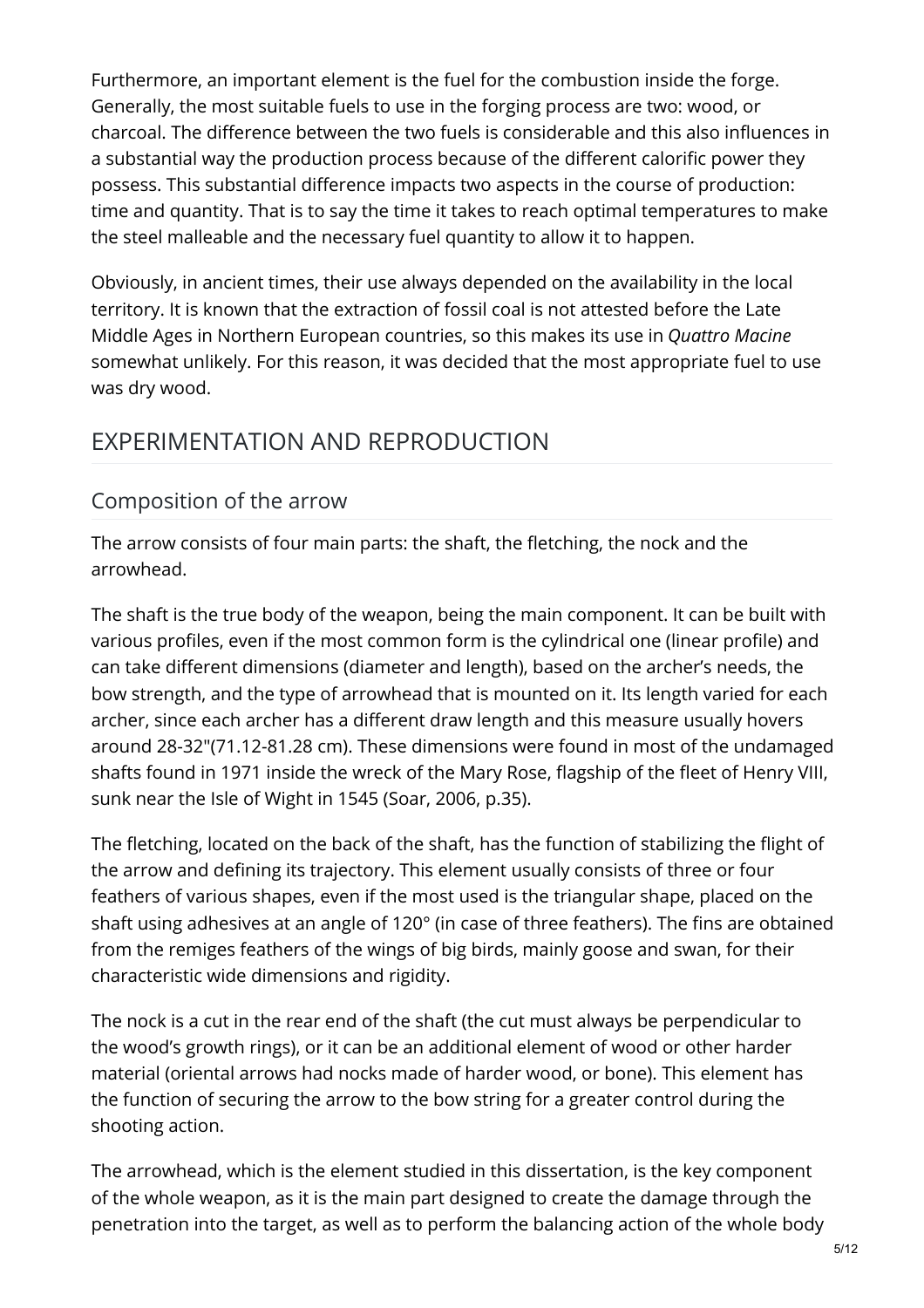of the arrow by means of its weight.

#### **Arrowheads: development and use**

While the other parts of the arrow have kept almost the same structure and shape since the moment of its invention, the arrowhead, being a key element, has undergone innumerable changes due to the human experimentation that adapted shapes and dimensions based on the purpose which it was to accomplish. Indeed, since this weapon's dawn, man has manufactured arrowheads of different materials (flint and obsidian, antler, bone, and metals) and of different appearance.

Arrowheads can be divided into two large groups: war heads and hunting heads. War heads were usually characterized by a tip of reduced size, and prismatic shape. This is because the targets were enemy warriors who wore different protections, such as gambesons, lamellar armours, plate armours and chainmail, through which the arrows had to penetrate as much as possible in order to neutralize the enemy. The prismatic shape was for these projectiles the most suitable for the best penetration through any kind of armour. It is no coincidence that the arrowhead most used in the battlefield, already in the early medieval period, as well as for the easy fabrication, was the bodkin point (Ward Perkins, 1940, pp.66-70), characterized by a prismatic and square section tip.

Instead, the hunting heads were made of larger dimension tips (often called broad head), usually flat, forming a double-edged blade to which could be added barbs in the case of large prey and these elements were well sharpened. These characteristics are due to the fact that the aim of these points was primarily the easy penetration of the animal's skin and meat, the large dimensions caused a larger wound. This allowed the hunters to catch their prey in an easier way; they just had to follow the animal until its death.

#### **Arrowheads from** *Quattro Macine*

The elements forged for this experimentation are replicas of heads 2 and 4 (See Figure 3) found in the medieval village *Quattro Macine*. These are both socketed heads and they have prism shaped tips (or bodkins), so they are definitely fighting heads. Head 2 has a triangular section bodkin and it has a total length of 48 mm, and a socket diameter of 8.8 mm, while head 4 has a long square section bodkin and it has a total length of 116 mm, and a socket diameter of 7.4 mm.

#### Tools employed during the forging process

The equipment used during the forging and finishing phases is of fundamental importance for the production of the heads analysed.

As far as the forge is concerned, unfortunately, there are no typological studies on forges and furnaces so far, because they have a difficult archaeological identification and interpretation (Berna, et al., 2007, pp.358-373.), so it has been built using clay and stones, as a lenticular and double opened structure, following technological and archaeological guidelines (D'Oronzo, et al., 2008, p.371).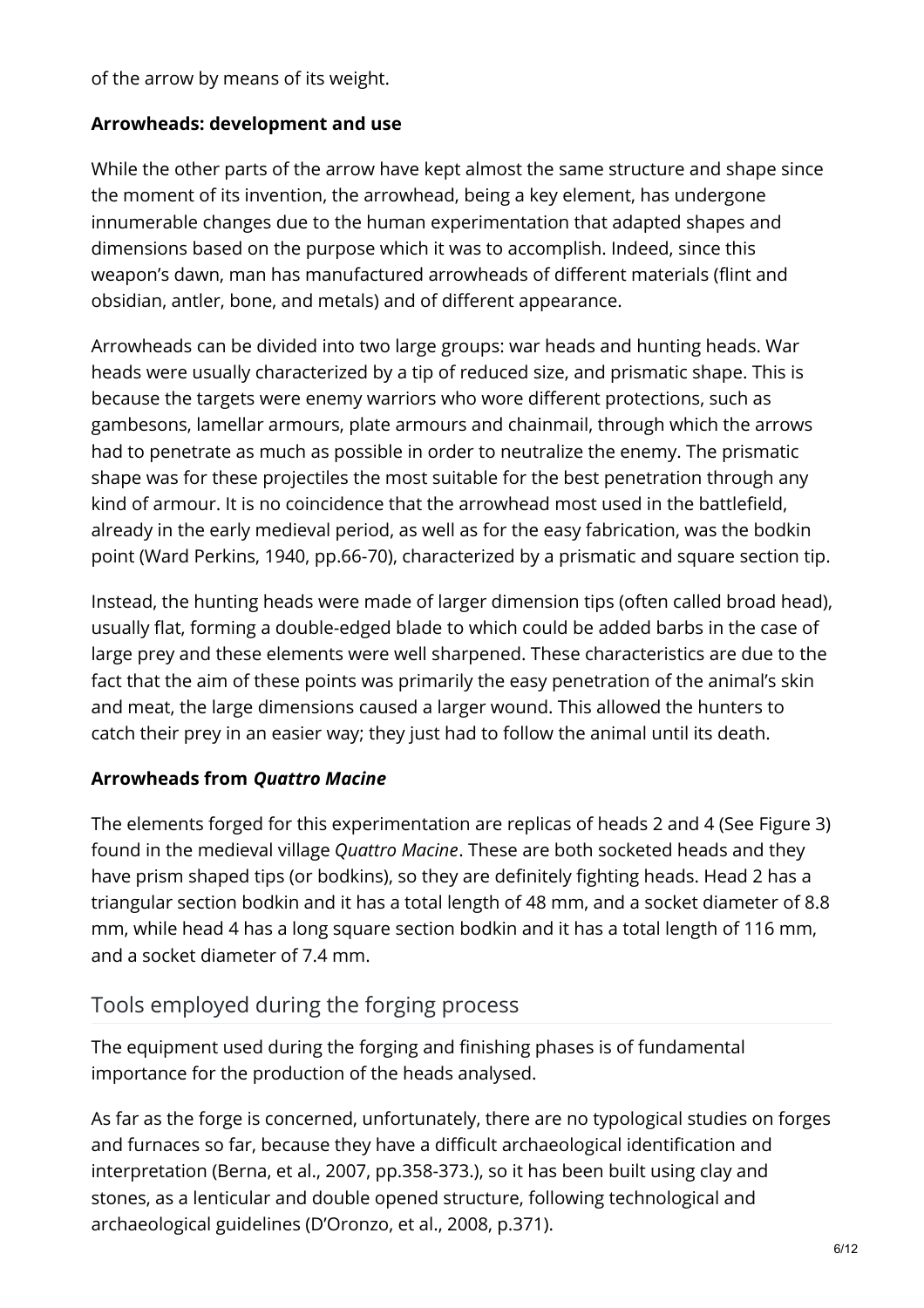The anvil is equally important as well, the support on which the workpiece is placed and on which the hammering action is done. The one used during the forging process is a double horned anvil produced in Germany by the Refflinghaus company in 1959. It is made of eight forge welded components, it has considerable dimensions: a weight of 704 lb (320 kg), a height of 35 cm, a maximum length of 95 cm and a maximum width of 17 cm, for a total processing area of about 1140 cm2, a quite wide surface that favours a very manageable job. Several hardy tools were used together with the anvil during the experimentation.

In addition to these tools, two hammers were used, respectively weighing 800 g and 500 g, as well as various tongs for specific processing steps. Hammers of different size are necessary for roughing and finishing phases.

#### **Productive process of the arrowhead's replicas**

The raw element from which to start to forge an arrowhead is, in this case, a 600 mm long, and 10 mm diameter round bar. The first component that is forged is the socket. The piece is held with the heated end facing the blacksmith. Since the hammer strikes are intense and fast, the metal flattens out and cool very quickly, thus, in this initial phase it is necessary to heat the piece several times. The end of the bar is hammered until it reaches a thickness of approximately 1 mm, at which point this part assumes a flat "spoon" shape (See Figure 4). From this phase on, it is absolutely important to be careful about the piece heating which, due to the very low thickness, heats up very quickly and if it is left in the forge for too long, the temperature becomes excessive, and the metal risks burning, making lose its mechanical properties. Further flattening of the edges of the spoon is necessary because the socket is formed by the overlap of these, which means these together have to be as similar as possible to the rest of the thickness of the socket. To close the spoon a hardy tool is used, which has at one end a concave groove 25 mm deep and 20 mm wide, terminating at the bottom with a 12 mm diameter semicircle. The opposite end, on the other hand, has a 65 mm long taper with a 12 mm diameter at base (which is used to finish the inner surface of the socket). Placing the spoon on the groove, it is gently pushed by the hammer cross peen, making it sink into the groove, giving it a U-shape (See Figure 5). The process proceeds by creating the overlap of the two ends of the U shape, the same flattened parts that have been previously described. It is made by folding the edges inward which overlap one over the other. Thus, an annular shape is obtained (See Figure 6). To close the socket properly, the annular shape is literally rolled by rotating and delicately hammering it. This movement allows the socket to be tighten, producing a progressive narrowing in the diameter along the whole extension, creating the typical conical shape. The arrowhead's shoulder is formed by creating an opposite taper to that of the socket (See Figure 7). After cutting the socket and the shoulder out from the rest of the bar with a hardy tool, it is possible to forge the tip. In order to forge the long square bodkin, the flat surface of the anvil can be used (See Figure 8). The triangular bodkin is forged by means of a hardy tool which consists of a cubic element (50 mm wide) which has running across the entire working surface a 12 mm wide and deep furrow with a regular triangular shape, in other words it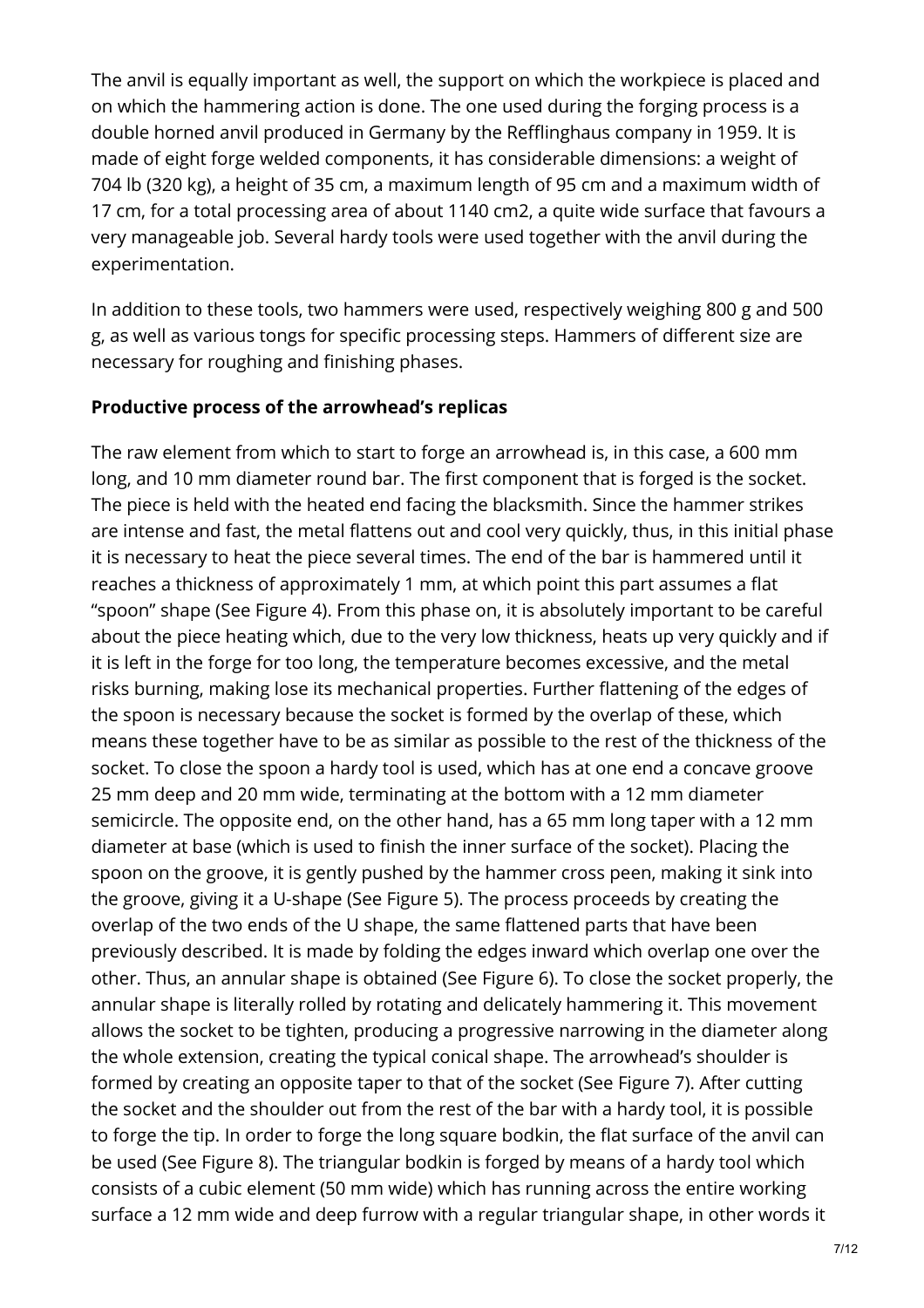forms an angle of 60° in which the bodkin is hammered (See Figure 9). The last and fundamental manufacturing phase is the heat treatment that is the hardening. It consists simply in heating the piece until it is bright orange, and then quenching it in water. As already illustrated, by heating the piece to a temperature between 1000° C and 1200° C, the crystalline structure of the steel changes to that of austenite, thanks to the acquisition of a greater quantity of carbon. When the material is cooled rapidly, it does not have time to release the absorbed carbon atoms, as would happen in a gradual cooling; these carbon atoms remain trapped in the crystalline structure. This increase in the amount of carbon in the surface layers of the metal gives it a significantly greater hardness and mechanical resistance than the untreated material. To finish the heads, it is sufficient to make finishing touches, grinding possible material excesses, or asymmetries (See Figure 10).

#### Experimental results: use and functionality

During the work the fact that in the Late Middle Ages, arrowheads could have been made in different ways was taken into account, based on the context and the situation (Wadge, 2007, pp.262-264). During this period, in wartime there was the necessity to produce considerable amounts of arrowheads, noted especially in British contexts where there was a very consistent and specialized corps of archers. A significant example of this is the order made by King Henry VIII in 1510 to the Republic of Venice for the incredible number of 40 thousand staves for the construction of war bows. These staves were specifically of yew wood (*Taxus baccata*) from the Alps, the best wood with which an English war bow could be made, for the excellence of its qualities in terms of strength and elasticity that gave, as a final result, bows of such massive force, that were able to make the arrows fly over 200 yards (about 183 m). During the military campaign launched in the context of the Hundred Years War by King Henry V, which culminated with the British victory at the battle of Agincourt in 1415, a transport of one and a half million of arrows was recorded. Such an amount presupposes a huge number of hours of work by the smiths at the service of the Crown, consequently there must have been specialized forges. In such a situation, it was necessary to produce as much as possible in the shortest time possible, thus it is plausible to think of an equally considerable work force. For this reason, presumably the fabrication itself had to be optimized by dividing the roles between the smiths. Therefore, it is easy to think that some forges were commanded to stop producing anything else, to be hired to make arrowheads only. In such situations, the smiths had to work on many bars at the same time to reduce the waiting time between a heating and the other. We can imagine that there were workers that powered the bellows continuously, making the forges heat more and more pieces. Such statements are just speculative, because we do not have documents that attest such facts. That could be because, on the contrary of bowyers, and fletchers, there were no "arrowsmith" guilds. Blacksmiths were simply blacksmiths, and they worked any kind of metal items. Nevertheless, the division of tasks between hammering, and heating is very plausible, because it could be the only solution to obtain optimized working times. However, in a rural context, or at least in peacetime, the situation would be quite different. The forging process of arrowheads could have been made in a much less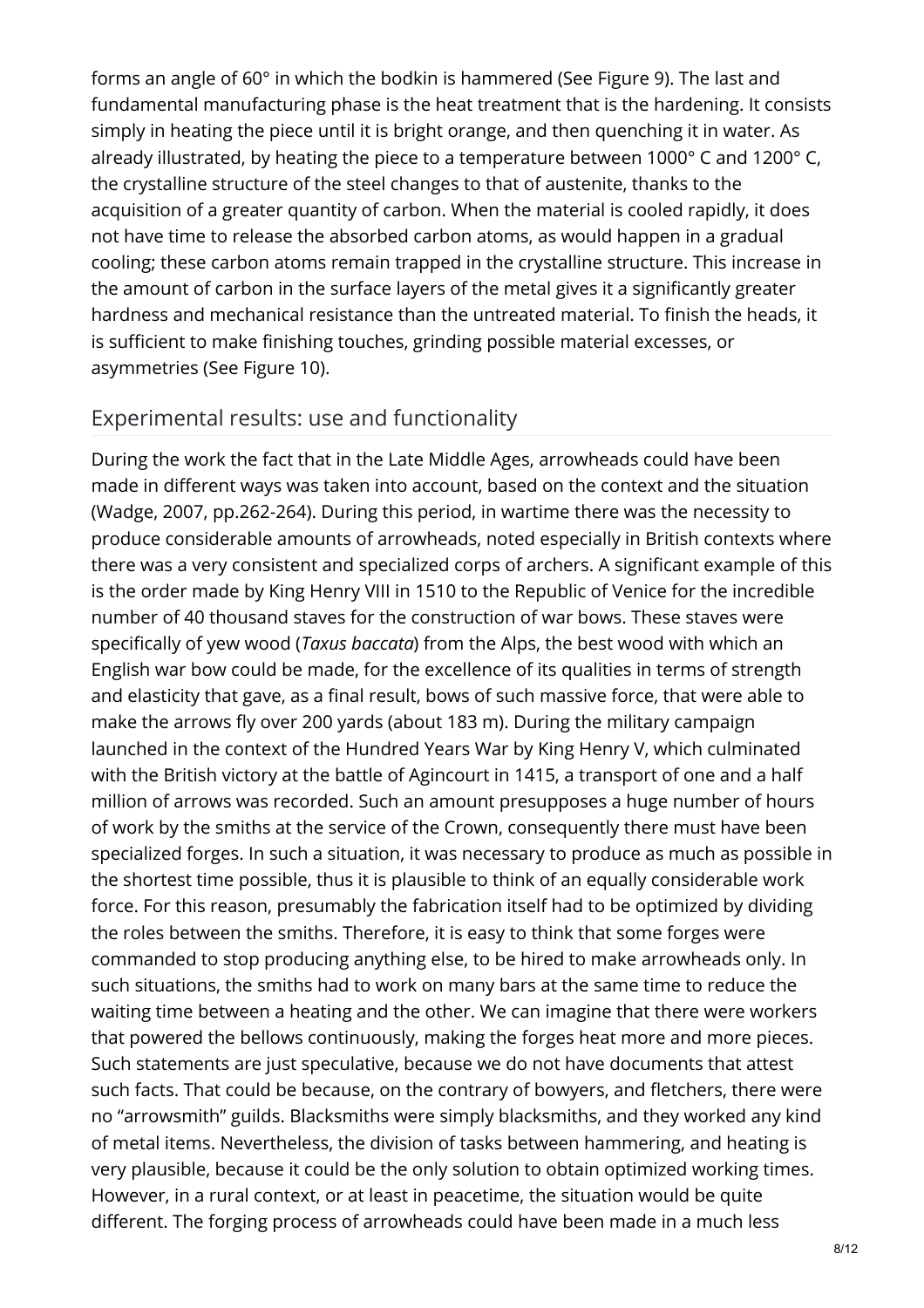intensive way, and the work could have been carried out by just one blacksmith. Taking this into account, during the experimentation the hammering phase was timed separately from the heating phase because, considering a production with optimized times, as said, the heating time is separate from the hammering time. In this way, no blacksmith had to wait for the piece to heat up, because as soon as he finished forging one, he immediately had another heated and ready to be worked. This allowed an estimation of the whole process, adding heating, hammering, and finishing times, between 10 and 15 minutes, confirming the estimations made by Mark Stretton (archer and master blacksmith specialized in forging arrowheads) during his experiments (Stretton, 2006, p.121). For the hammering times an average duration of around 7 minutes was verified, and since this time is much shorter than the added phases, we can think that an intensive production as the one described before had to be objectively better and preferred during the preparation of a military campaign.

On the typology of the analysed heads, there is no doubt that they are weapons destined for use in war, according to the fact that they have small prismatic tips. Nevertheless, a technical reflection is necessary concerning the distinction between arrowheads and crossbow bolts, focusing on the triangular bodkin. Very often scholars tend to interpret this head as a crossbow bolt rather than an arrowhead for the simple reason that it was the most widespread shape in Europe among crossbow bolts during the 14th century, but actually, the interpretation is not that simple, because pondering only the shape of the tip is not sufficient at all. It is necessary to consider the size of the whole point (De Luca and Farinelli, 2002, p.476). At the same poundage between a bow and a crossbow, the crossbow bolt must be equal in resistance (the stronger a bow is, more high is the potential compression breakage for the projectile), and weight (as said, the force-toweight ratio between bow and arrow is extremely important, and it is the same for the crossbow bolt) to an arrow that bears such force, or be similar in any case to have a good balancing, and a flight as linear as possible. Since the bolts are undoubtedly inferior in length, they must compensate with the other measurements, the shaft diameter and the head size. Considering that the socket diameter must be equal to the shaft part on which is mounted, the crossbow bolts will have a much more substantial shaft compared to that of an arrow and the head will be unequivocally larger. In reference to previous periods in which the crossbow was not yet so strong, the diameter of the bolts could be equal to that of the arrows, so the classification is not always possible, based on the diameter of the socket. However, it should be noted that the size of the bodkin of head 2 from *Quattro Macine* is significantly smaller. Considering that the socket diameter of heads 2 and 4 from *Quattro Macine* were between 8 and 11 mm, and taking into account the really small size of head 2, we can think of identifying both of them as arrowheads. This interpretation finds a match in contexts in which the use of both weapons is attested, not only from archaeological findings, but also from documentary sources, and the triangular bodkin is present in the form of both arrowheads and crossbow bolts. These sources are archives of 13th and 14th century AD from Pisa and Orvieto, together with other records in southern Tuscany (De Luca and Farinelli, 2002, pp.457-459; De Luca, 2003, pp.403-409). The heads analysed find further comparison in the London Museum Medieval Catalogue, both in terms of shape and date. Indeed head 2 from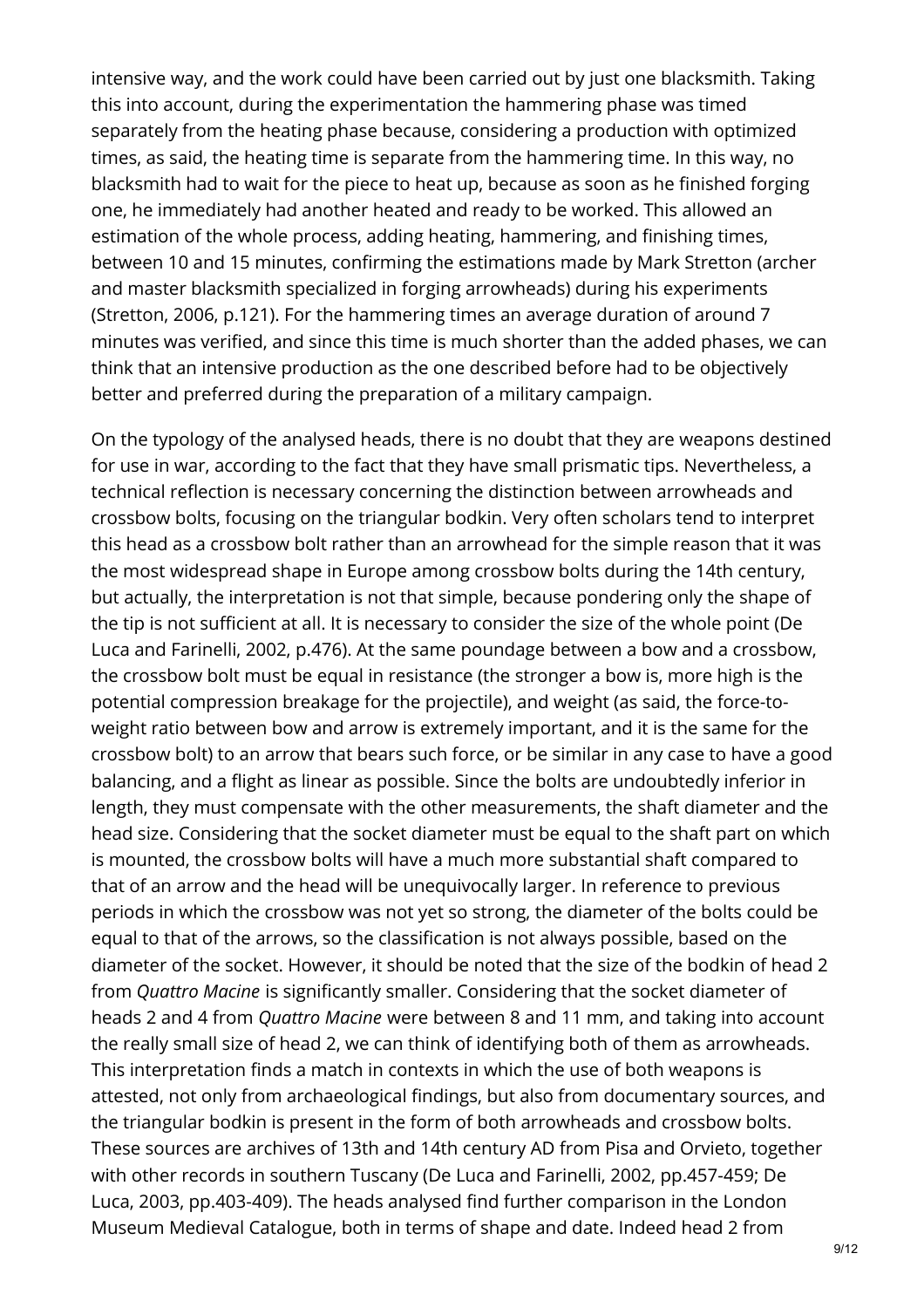*Quattro Macine* corresponds to type 11, dating back to the 14th and 15th centuries AD. Head 4 corresponds to type 7, dated between the 13th and 14th centuries AD, not only in the British Isles but also in Scandinavia (Ward Perkins, 1940, pp.68-70.). The same type of head corresponds to the M10 type of the Jessop's catalogue, in which the M letter represents the Military type, that is to say arrowheads made specifically for military purposes (Jessop, 2002, pp.194-199). It should be emphasized, however, despite keeping the idea that these finds are arrowheads, that an element of doubt must be left on this interpretation, because of the lack of data concerning the dating and the position of these finds (if inside or outside the village walls).

Regarding the conservation state of the arrowheads, unfortunately the effect of oxidation is very evident because some parts are not completely intact, especially on head 4, which is badly damaged. It can be seen by comparing the weight of the two finds with that of their replicas. Head 2 has a weight of 6 g, while the respective replicas have, on average, a weight of around 12 g. Head 4, which is the most damaged find, has a weight of 10 g, instead the corresponding replicas have an average weight around 20 g, so both heads have lost about half of their mass. Having made reproductions of these findings, therefore, has allowed appreciation of the original appearance as well.

#### Conclusions

The experimental study and reproduction of the two arrowheads found in *Quattro Macine* has given the opportunity to understand different aspects relating to the heads themselves, to their production method, as well as to consequential reflections on some dynamics of the village.

First of all, it is necessary to take into consideration that between the 14th and 15th centuries, arrowheads were manufactured with shapes destined for well-defined purposes. The fighting heads, indeed, had been clearly distinct from those for hunting use for at least two centuries, unlike during the early Middle Ages in which the leaf shaped heads were predominant and multifunctional. As seen, the arrowhead types found in *Quattro Macine* were widely known, distributed, and used in the same period throughout Italian and European territory. Considering that even a rural context such as *Quattro Macine* could have had a village blacksmith, it is plausible that these items were not imported, but made in situ, and part of the many different works of a blacksmith. We can assert this for several reasons. First, the production of arrowheads of these types is far simpler than that of other shapes, besides the fact that it only takes a few minutes to make them, and we have to take into account the simplicity of the forge construction as well. Indeed, among the metal finds discovered, there are fragments of blades, laminae and numerous nails. A confirmation of this is the discovery of metallic slags near to two circular holes with evident traces of combustion, which attest the metal working activity in the village. The production, and the use of these heads could have been caused by the fact that the village was a plentiful centre of agricultural activity. Consequently the inhabitants could have opted for the use of bows and arrows not only for hunting activities, but also to defend the village from possible thefts, or even raids, especially in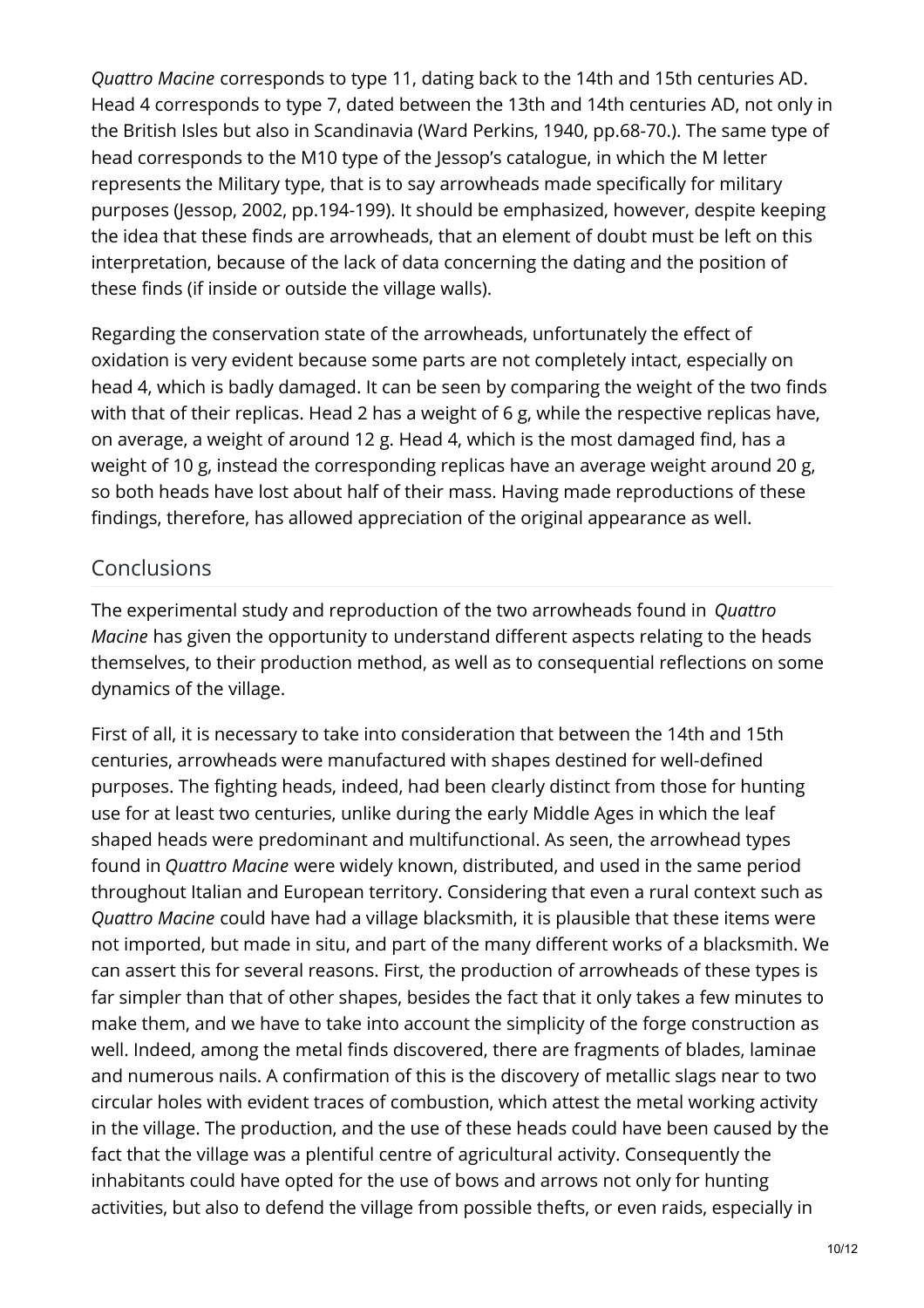difficult times such as those of the Angevin conquest and the Ottoman raids between the end of the 14th century and throughout the 15th century AD. Furthermore, these periods represent precisely the last days of the village's activity, before its definitive abandonment.

With regard to the arrowheads, this analysis has allowed us to elaborate a more concrete idea on the recognition of the two finds, but unfortunately without being able to assert certainty. The most plausible identification is that the two objects are arrowheads, both from a dimensional point of view, and from the absence of finds of other items attributable to the crossbow. Besides, reflecting on the fact that during the Middle Ages the costs of bows and arrows were inferior, they can be considered much more appropriate than the crossbow in a rural setting like that of *Quattro Macine*. The uncertainty of this interpretation is due to the disconcerting lack of data related to the discovery of these archaeological finds. There is an extremely approximate stratigraphic location, the total absence of topographic relief points and, consequently, the lack of a certain dating, and all of this can only cause a big interpretative confusion on the finds themselves and, consequently, on the archaeological site. Therefore, the experimentation reported proposes the hypothesis of the use and production of bows and arrows within the village, and this can only be a spur to carry out further research, acquiring more concrete data, in order to have a more solid vision of how life was at Quator Macinarum.

Keywords

Era(s)

Early [Middle](https://exarc.net/eras/early-middle-ages) Ages Late [Middle](https://exarc.net/eras/late-middle-ages) Ages Country

Italy

# Bibliography

Arthur, P., 1996. Masseria Quattro Macine – A deserted medieval village and its territory in southern Apulia: an interim report on field survey, excavation and document analysis*. Papers of the British School at Rome,* LXIV, pp.180-237.

Arthur, P. and Gliozzo, E., 2005. An archaeometallurgic study of Byzantine and medieval metallic slags from southern Apulia*. Archeologia Medievale*, XXXII*,* pp.377-388.

Berna, F., Behar, A., Shahak-Gross, R., Berg, J., Boaretto, E., Gilboa, A., Sharon, I., Shalev, S., Shilstein, S., Yahalom-Mack, N., Zorn, J. R. and Weiner, S., 2007, Sediments exposed to high temperatures: reconstructing pyrotechnological processes in Late Bronze and Iron Age Strata at Tel Dor (Israel). *Journal of Archaeological Science,* 34, pp.358-373.